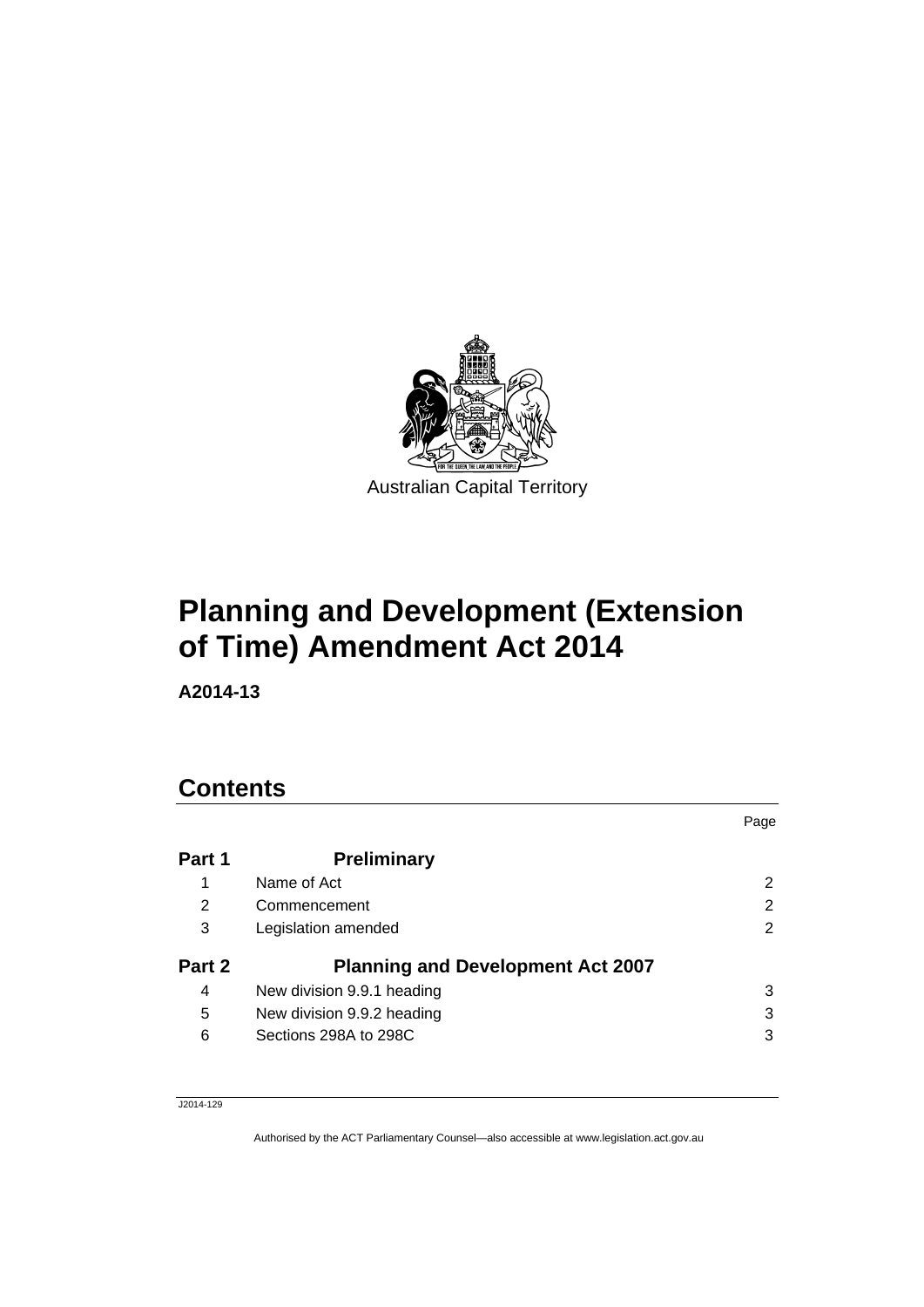| Contents |
|----------|
|----------|

|        | <b>Termination of leases</b><br>Section 382 (1) (a)                                            | 15 |
|--------|------------------------------------------------------------------------------------------------|----|
| 8      | New chapter 18                                                                                 | 16 |
| 9      | Reviewable decisions, eligible entities and interested entities<br>Schedule 1, items 35 and 36 | 18 |
| 10     | Controlled activities<br>Schedule 2, item 1, column 2, paragraph (a)                           | 19 |
| 11     | Dictionary, new definition of required fee                                                     | 19 |
| Part 3 | <b>Planning and Development Regulation 2008</b>                                                |    |
| 12     | Division 5.7.2                                                                                 | 20 |

contents 2 Planning and Development (Extension of Time) Amendment Act 2014

A2014-13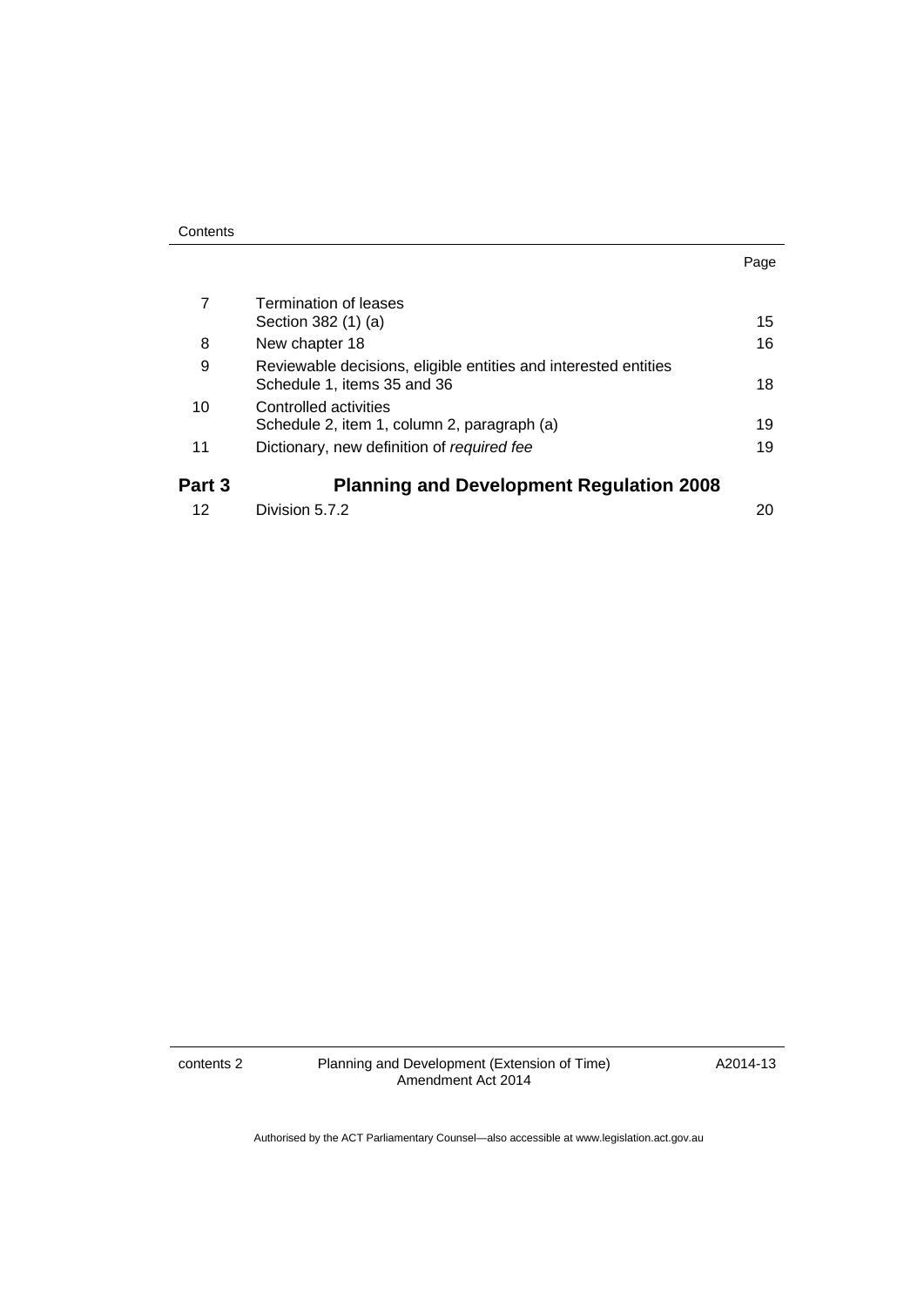

# **Planning and Development (Extension of Time) Amendment Act 2014**

**A2014-13** 

Ī

An Act to amend the *[Planning and Development Act 2007](http://www.legislation.act.gov.au/a/2007-24)*, and for other purposes

The Legislative Assembly for the Australian Capital Territory enacts as follows:

J2014-129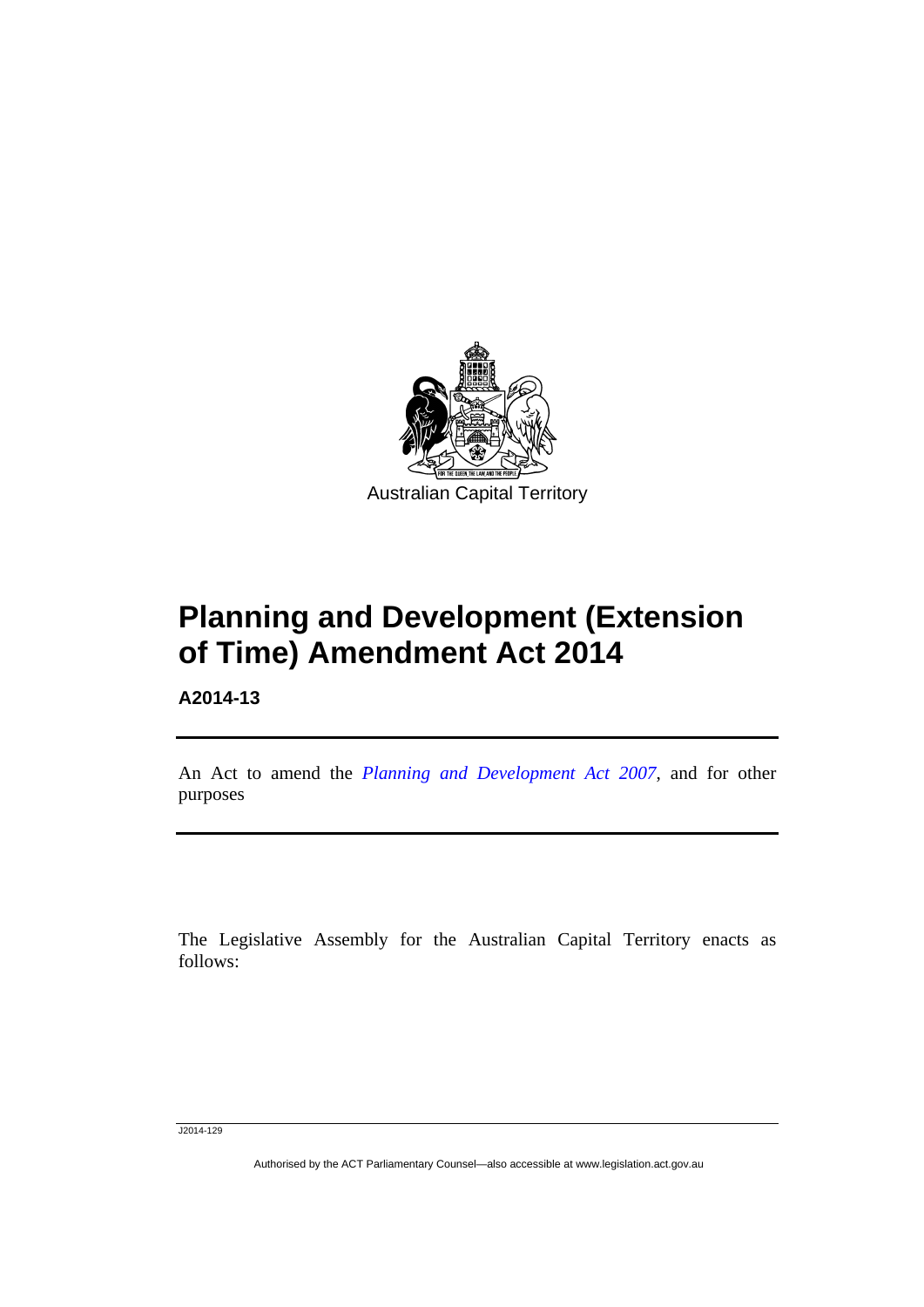#### Part 1 **Preliminary**

Section 1

## <span id="page-3-0"></span>**Part 1** Preliminary

## <span id="page-3-2"></span><span id="page-3-1"></span>**1 Name of Act**  This Act is the *Planning and Development (Extension of Time) Amendment Act 2014*. **2 Commencement**  This Act commences on the day after its notification day. *Note* The naming and commencement provisions automatically commence on the notification day (see [Legislation Act,](http://www.legislation.act.gov.au/a/2001-14) s 75 (1)).

#### <span id="page-3-3"></span>**3 Legislation amended**

This Act amends the *[Planning and Development Act 2007](http://www.legislation.act.gov.au/a/2007-24)* and the *[Planning and Development Regulation 2008](http://www.legislation.act.gov.au/sl/2008-2)*.

page 2 Planning and Development (Extension of Time) Amendment Act 2014

A2014-13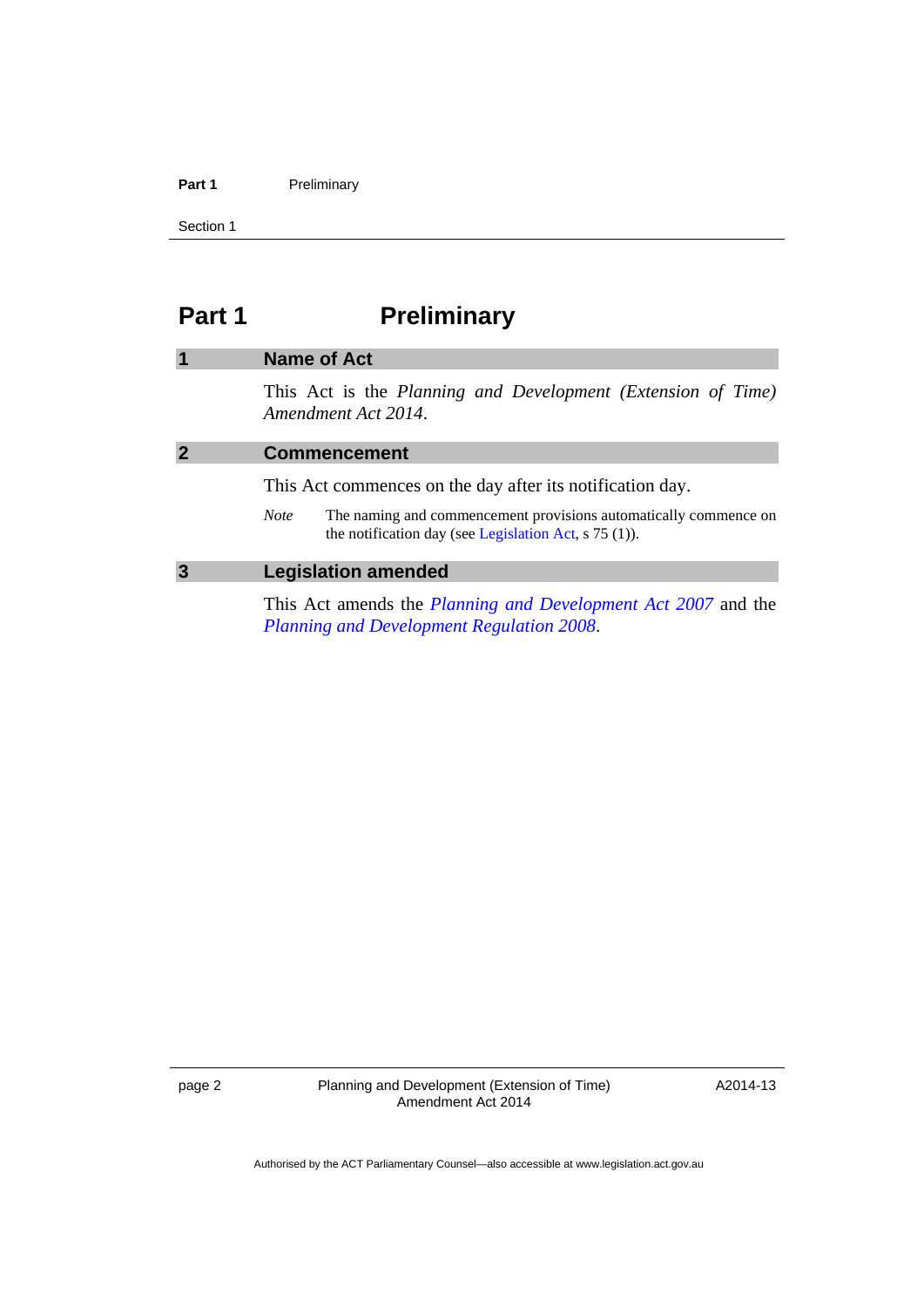## <span id="page-4-0"></span>**Part 2** Planning and Development **Act 2007**

<span id="page-4-3"></span><span id="page-4-2"></span><span id="page-4-1"></span>

| $\overline{\mathbf{4}}$ | New division 9.9.1 heading   |                                                                                                                                                                       |
|-------------------------|------------------------------|-----------------------------------------------------------------------------------------------------------------------------------------------------------------------|
|                         | before section 296, insert   |                                                                                                                                                                       |
| Division 9.9.1          |                              | <b>Building and development</b><br>provisions-certificates of<br>compliance                                                                                           |
| 5                       | New division 9.9.2 heading   |                                                                                                                                                                       |
|                         | before section 298, insert   |                                                                                                                                                                       |
| Division 9.9.2          |                              | <b>Building and development</b><br>provisions-transfer of land                                                                                                        |
| $6\phantom{1}6$         | Sections 298A to 298C        |                                                                                                                                                                       |
|                         | substitute                   |                                                                                                                                                                       |
| Division 9.9.3          |                              | <b>Building and development</b><br>provisions-extension of time to<br>complete works                                                                                  |
| 298A                    | <b>Application-div 9.9.3</b> |                                                                                                                                                                       |
| (1)                     |                              | This division applies to a lease on and from 1 April 2014 if—                                                                                                         |
|                         | (a)                          | if the lease includes a building and development provision<br>requiring works be completed within a stated time—the stated<br>time ends on or after 1 April 2014; and |

A2014-13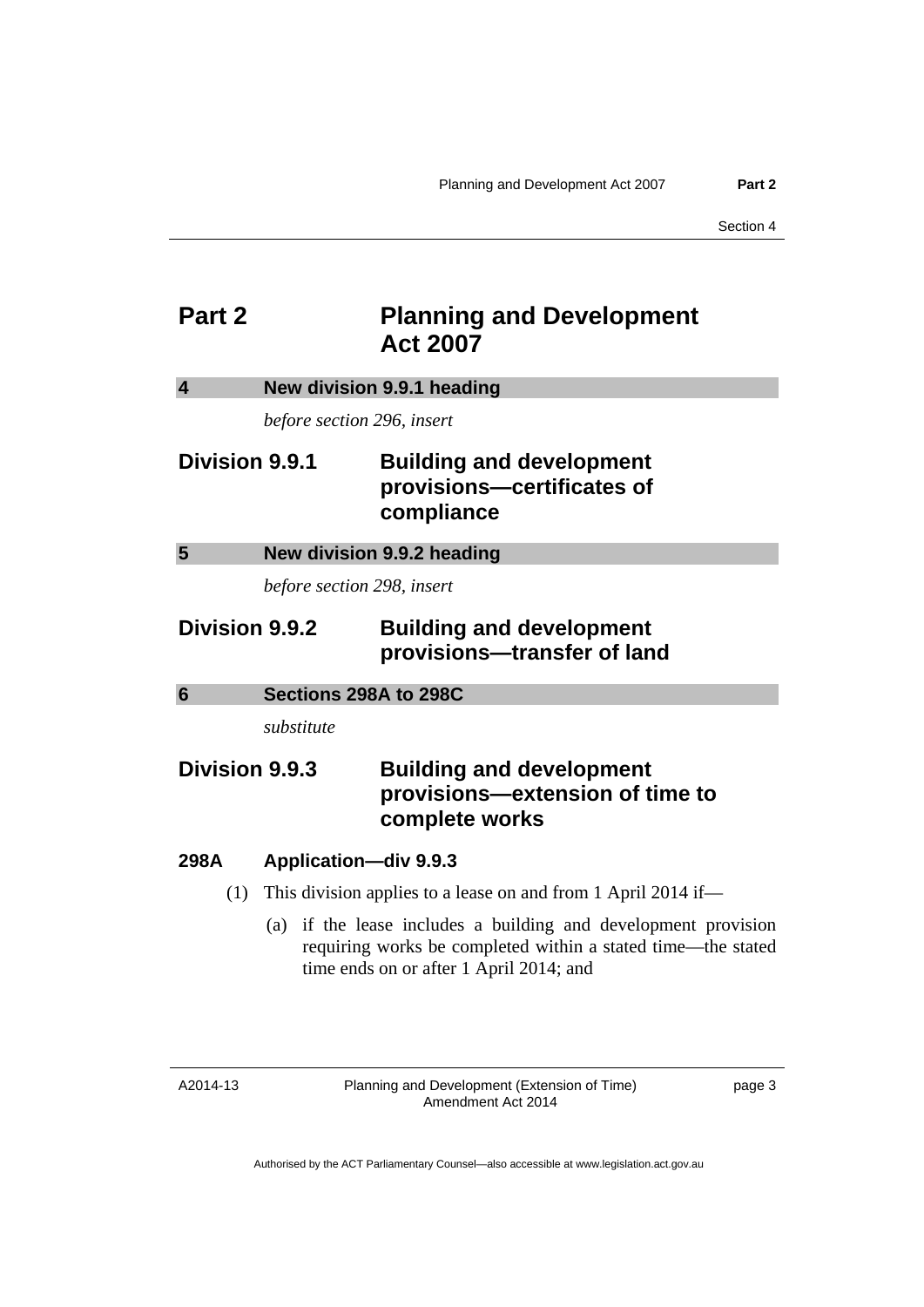- (b) if an extension of time to complete works under the lease has been approved under section 298B (Extension of time to commence or complete works), as in force immediately before the commencement of this section—the extension of time ends on or after 1 April 2014; and
- (c) if the planning and land authority approves an extension of time to complete works under section 474 (Application for extension of time before commencement day—no decision) the extension of time ends on or after 1 April 2014; and
- (d) if the planning and land authority approves an extension of time to complete works under section 475 (No application for extension of time before commencement day)—the extension of time ends on or after 1 April 2014.
- (2) This section expires 2 years after the day it commences.
	- *Note* Transitional provisions are kept in the Act for a limited time. A transitional provision is repealed on its expiry but continues to have effect after its repeal (see [Legislation Act,](http://www.legislation.act.gov.au/a/2001-14) s 88).

### **298B Extension of time to complete works**

- (1) This section applies if—
	- (a) a lease includes a building and development provision requiring works be completed within a stated time; and
	- (b) a certificate of occupancy has not been issued for the works; and
	- (c) the works have not been completed within the stated time.
- (2) The time to complete the works is extended indefinitely unless the planning and land authority—
	- (a) extends the time to complete the works to another stated time; or
	- (b) refuses to extend the time to complete the works.

page 4 Planning and Development (Extension of Time) Amendment Act 2014

A2014-13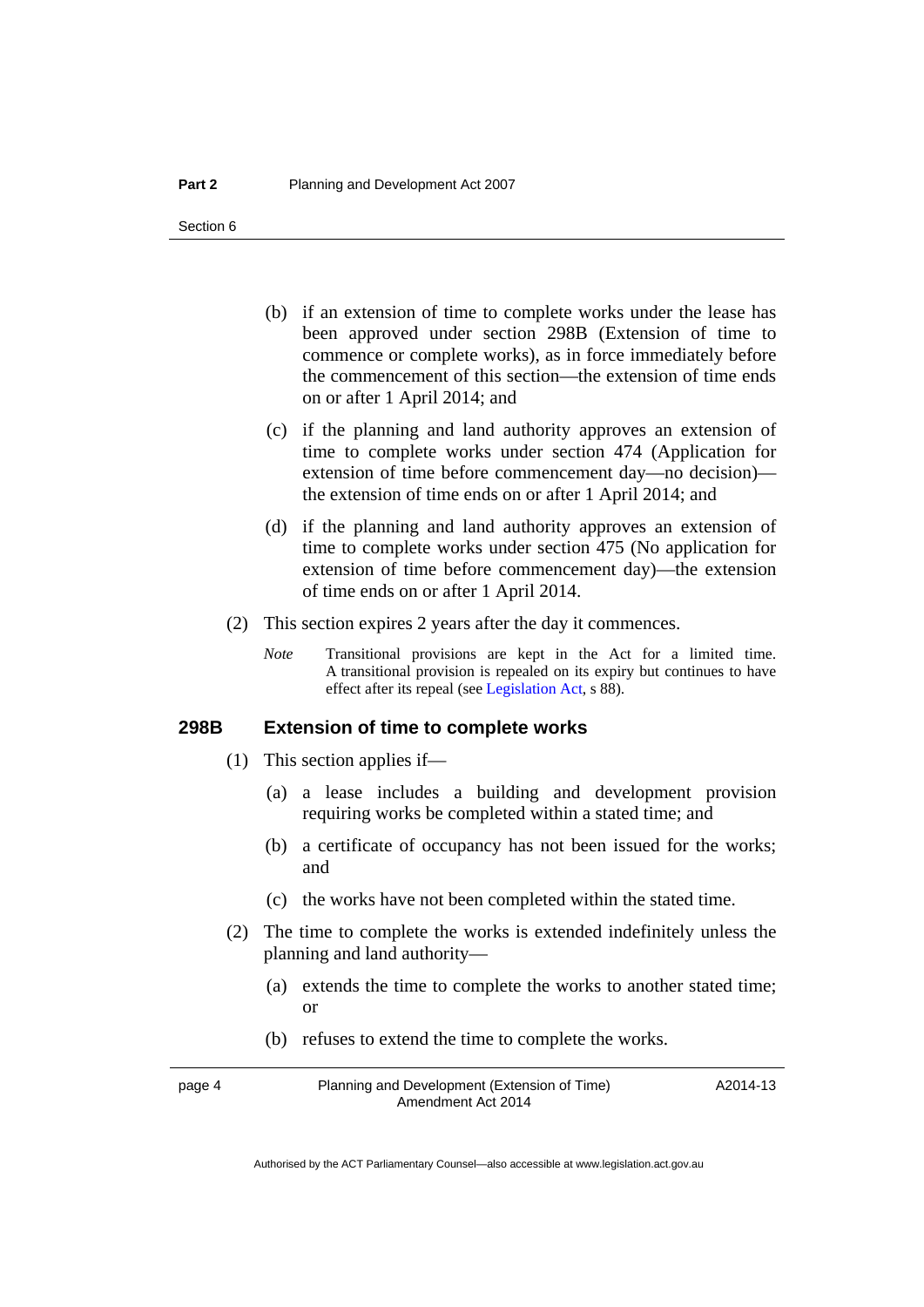- (3) The planning and land authority may extend the time to complete the works to another stated time only if—
	- (a) if a time limit for completing the works is prescribed by regulation—the other stated time is on or before the prescribed time; or
	- (b) any of the prescribed criteria apply.
- (4) The planning and land authority may refuse to extend the time to complete the works only if—
	- (a) if a time limit for completing the works is prescribed by regulation—the time limit has been reached; or
	- (b) any of the prescribed criteria apply.
- (5) The period of extension starts when the stated time in the building and development provision to complete the works ends.
- (6) The period of extension ends—
	- (a) if the time to complete the works is extended indefinitely when the construction occupations registrar issues a certificate of occupancy in relation to the lease; or
	- (b) if the time to complete the works is extended to another stated time—on the other stated time.
- (7) In this section:

### *prescribed criteria* means—

- (a) completion of the works is in the public interest; or
- (b) development of the land subject to the lease is required for residential or commercial purposes; or
- (c) criteria prescribed by regulation.

A2014-13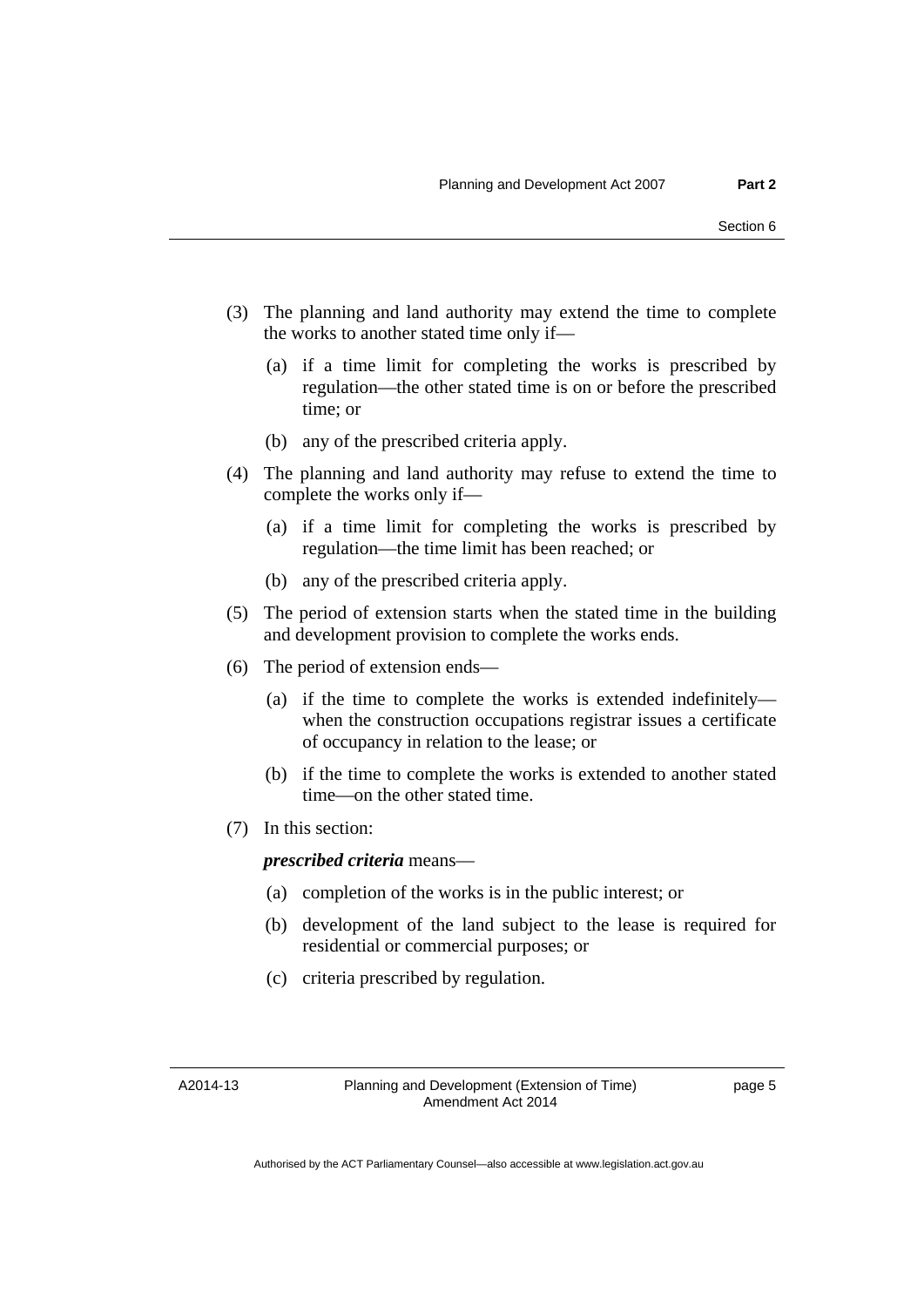## **298C Extension of time to complete works—decision by planning and land authority**

- (1) This section applies if the time to complete works under a lease is extended indefinitely under section 298B (2).
- (2) The planning and land authority may, on its own initiative, decide that the extension of time to complete the works will end at a stated time.
- (3) However, the planning and land authority must not make a decision under subsection (2) before a fee is payable in relation to an extension of time.
- (4) The planning and land authority may decide that an extension of time to complete the works will end at a stated time only if—
	- (a) if a time limit for completing the works is prescribed by regulation—the stated time is on or before the prescribed time; or
	- (b) any of the prescribed criteria apply.
- (5) The period of extension ends on the stated time.
- (6) In this section:

*prescribed criteria* means—

- (a) completion of the works is in the public interest; or
- (b) development of the land subject to the lease is required for residential or commercial purposes; or
- (c) criteria prescribed by regulation.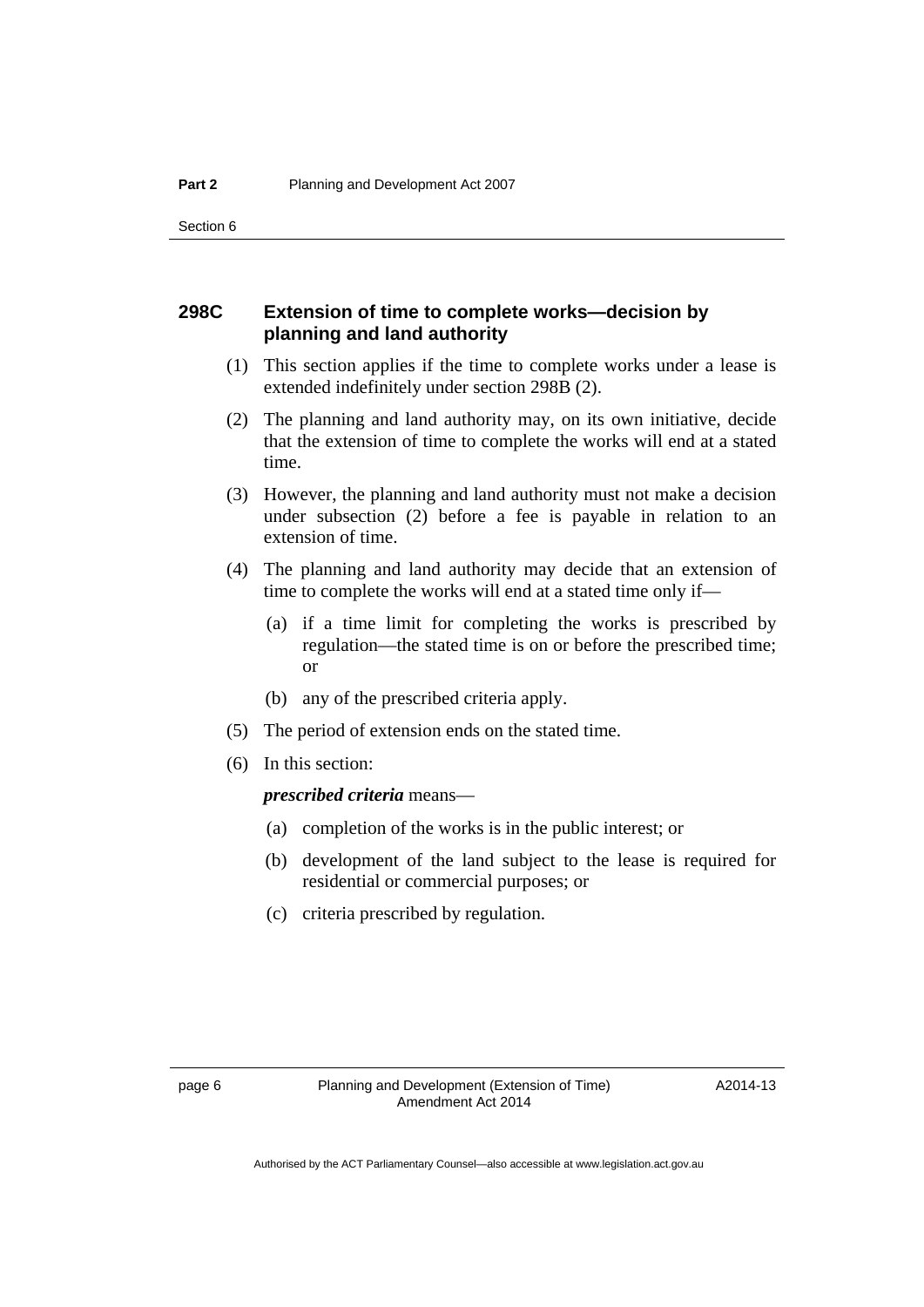#### **298D Extension of time to complete works—required fee**

 (1) If the time to complete the works is extended under section 298B or section 298C, the lessee must pay the planning and land authority the amount, or the total of the amounts, (the *required fee*) for each year, or part year, of the period of the extension of time, worked out as follows:

$$
A \times \frac{D}{365} \times B
$$

#### **Example**

Frank's lease includes a building and development provision requiring the works be completed by 15 May 2016. The works are not completed by 15 May 2016. A time limit for completing the works is not prescribed in the regulation, and the prescribed criteria do not apply. The planning and land authority extends the time for completing the works indefinitely. In Frank's case, the *[Planning and](http://www.legislation.act.gov.au/sl/2008-2)  [Development Regulation 2008](http://www.legislation.act.gov.au/sl/2008-2)* prescribes A in the above formula to be 0 for the first 4 years and 1 for the 5th year of the period of extension. No fee is payable for the first 4 years of the extension (until 15 May 2020). If the works are completed after 15 May 2020 but before 15 May 2021, Frank is liable to pay a fee equal to his rates for the year [1 x 365/365 x B].

- *Note 1* The required fee may be waived under the *[Financial Management](http://www.legislation.act.gov.au/a/1996-22)  [Act 1996](http://www.legislation.act.gov.au/a/1996-22)*, s 131.
- *Note 2* An example is part of the Act, is not exhaustive and may extend, but does not limit, the meaning of the provision in which it appears (see [Legislation Act,](http://www.legislation.act.gov.au/a/2001-14) s 126 and s 132).
- (2) The planning and land authority must, at the end of each year, or part year of the period of extension, give the lessee written notice of the required fee payable for the year or part year.
- (3) The required fee payable for a year or part year must be paid on or before the payment date stated in the notice.

A2014-13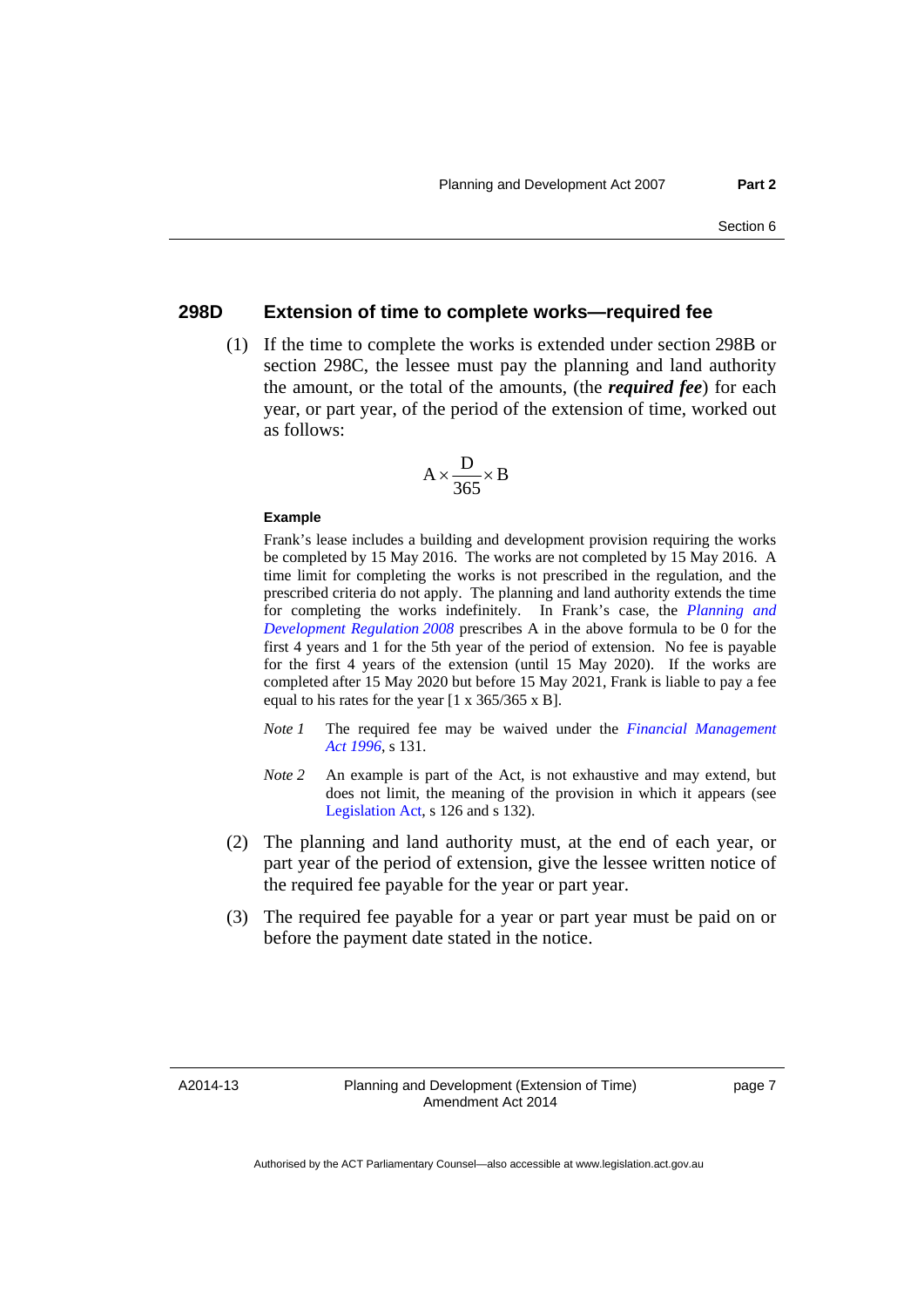(4) In this section:

*A* is the figure prescribed by regulation for the relevant year of the period of extension.

*Note* Power to make a statutory instrument (including a regulation) includes power to make different provision for different categories (see [Legislation Act,](http://www.legislation.act.gov.au/a/2001-14) s 48).

*B* is the amount of rates imposed under the *[Rates Act 2004](http://www.legislation.act.gov.au/a/2004-3)*, section 14 in relation to the land for the year to which the extension of time applies.

*D* is the lesser of—

- (a) 365; and
- (b) the number of days in the year to which the extension of time applies.

*period of extension* means the period of extension under section 298B (Extension of time to complete works) or section 298C (Extension of time to complete works—decision by planning and land authority).

## **Division 9.9.4 Building and development provisions—reduction or waiver of required fee for extension of time to complete works**

## **298E Meaning of** *required fee***—div 9.9.4**

In this division:

*required fee*—see section 298D (1).

A2014-13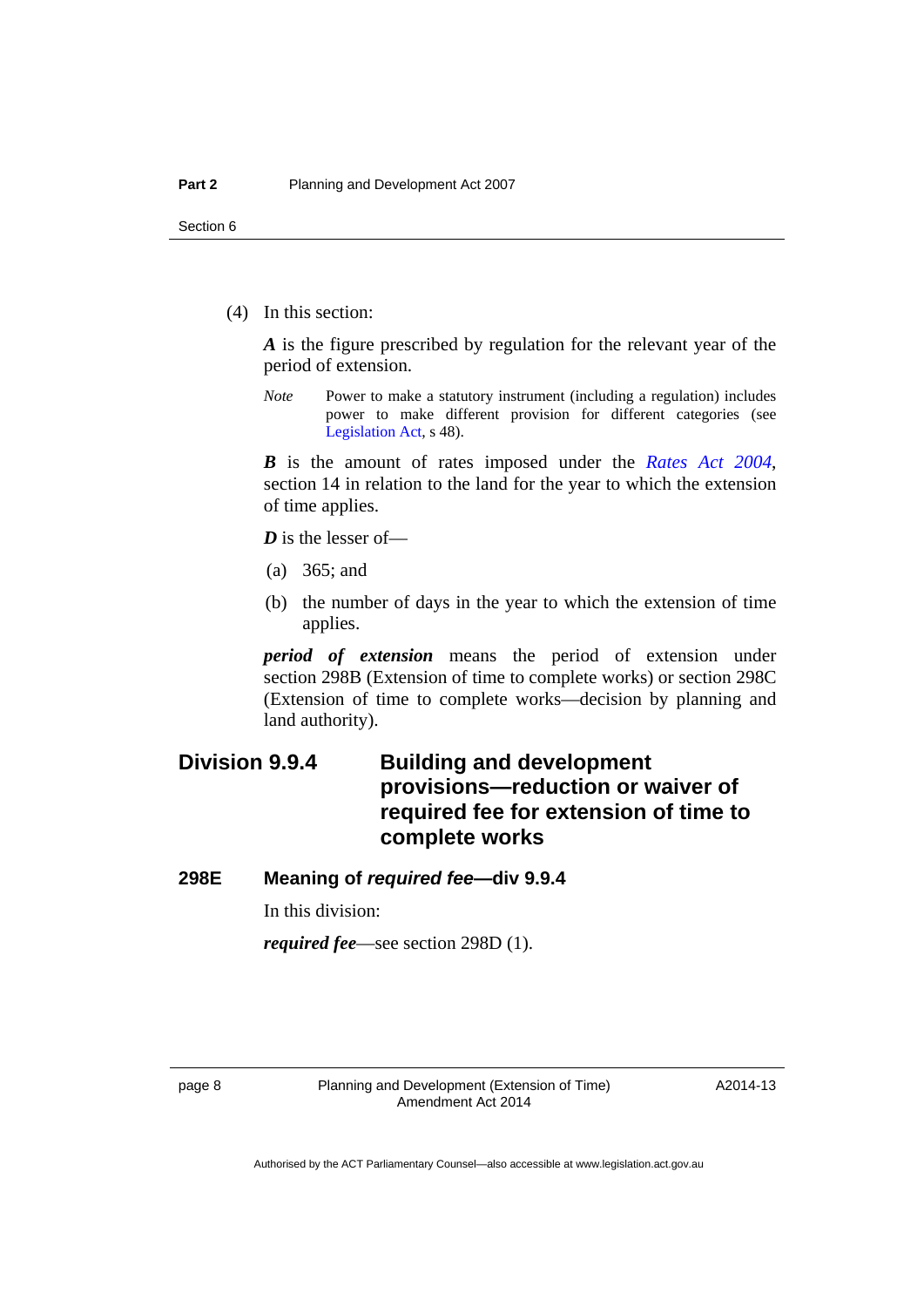### **298F Application for reduction or waiver for hardship**

- (1) A lessee may apply to the planning and land authority for a reduction or waiver of a required fee for an extension of time to complete works if—
	- (a) the lessee is an individual; and
	- (b) any of the following reasons (a *hardship reason*) applies:
		- (i) the lessee, or someone on whom the lessee is financially dependent, has a medical condition that prevents full-time employment;
		- (ii) the lessee, or someone on whom the lessee is financially dependent, is unemployed;
		- (iii) the lessee, or someone on whom the lessee is financially dependent, is bankrupt or personally insolvent;
		- (iv) someone on whom the lessee is financially dependent has died; and
	- (c) the reduction or waiver is necessary because of the hardship reason.
	- *Note* If a form is approved under s 425 for this provision, the form must be used.
- (2) However, a lessee may not apply for a reduction or waiver of a required fee—
	- (a) in relation to more than 1 extension of time to complete works at a time; or
	- (b) if the lessee has received a reduction or waiver of a required fee for an extension of time to complete works for a hardship reason in relation to another lease within 5 years of making the application.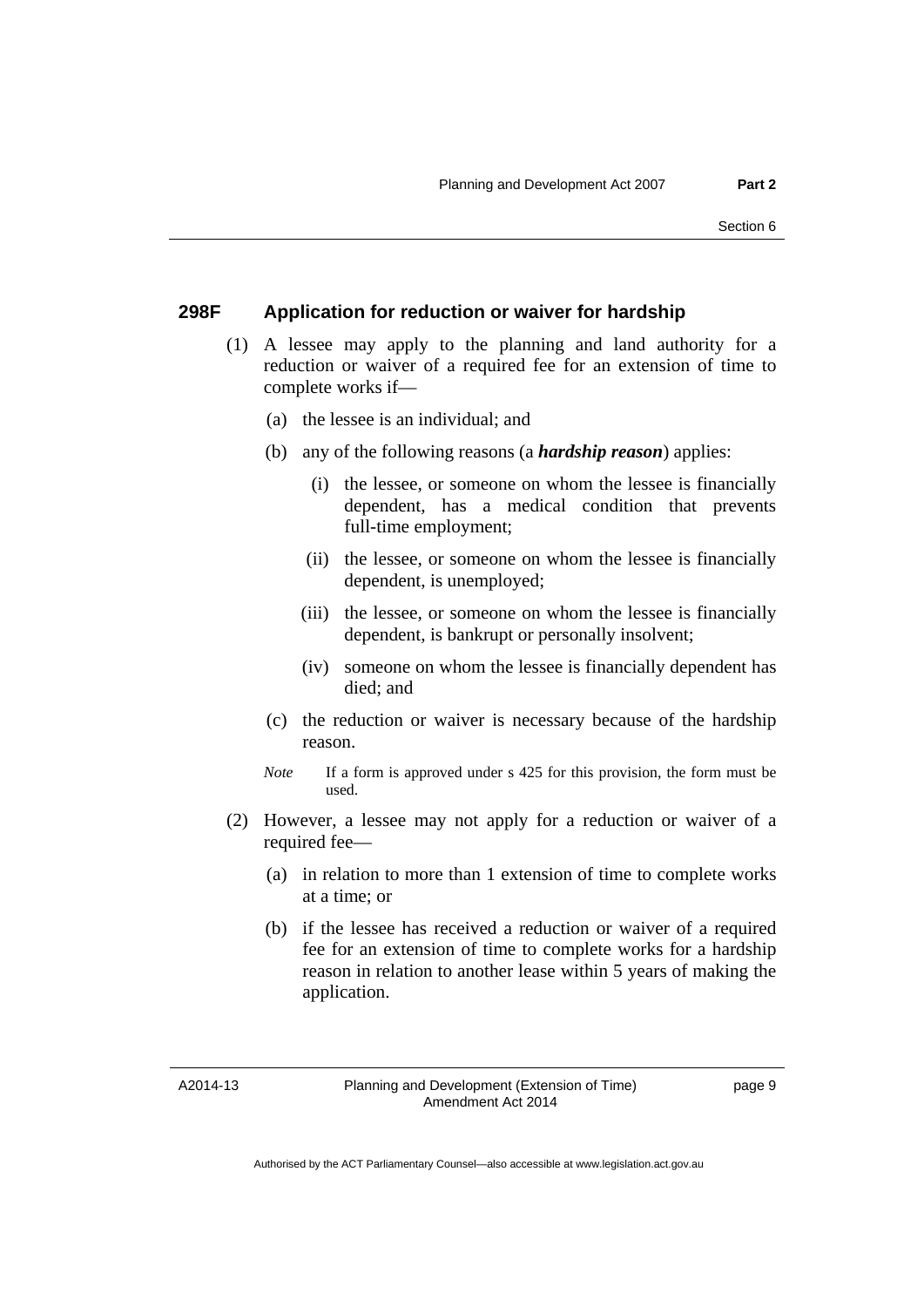- (3) The application must—
	- (a) be in writing; and
	- (b) be accompanied by evidence of the hardship reason.
- (4) In this section:

*medical condition* includes a physical or mental illness or disability.

## **298G Decision on application for reduction or waiver for hardship**

- (1) On application under section 298F, the planning and land authority must—
	- (a) approve a reduction or waiver of the required fee; or
	- (b) refuse a reduction or waiver of the required fee.
- (2) In deciding an application, the planning and land authority must apply any criteria prescribed by regulation for deciding the application.
- (3) The planning and land authority may reduce or waive a required fee only if—
	- (a) the authority is satisfied that—
		- (i) a hardship reason applies to the lessee; and
		- (ii) the reduction or waiver is necessary because of the hardship reason; and
	- (b) the lessee has not received a reduction or waiver of a required fee for an extension of time to complete works for a hardship reason in relation to another lease within 5 years of making the application.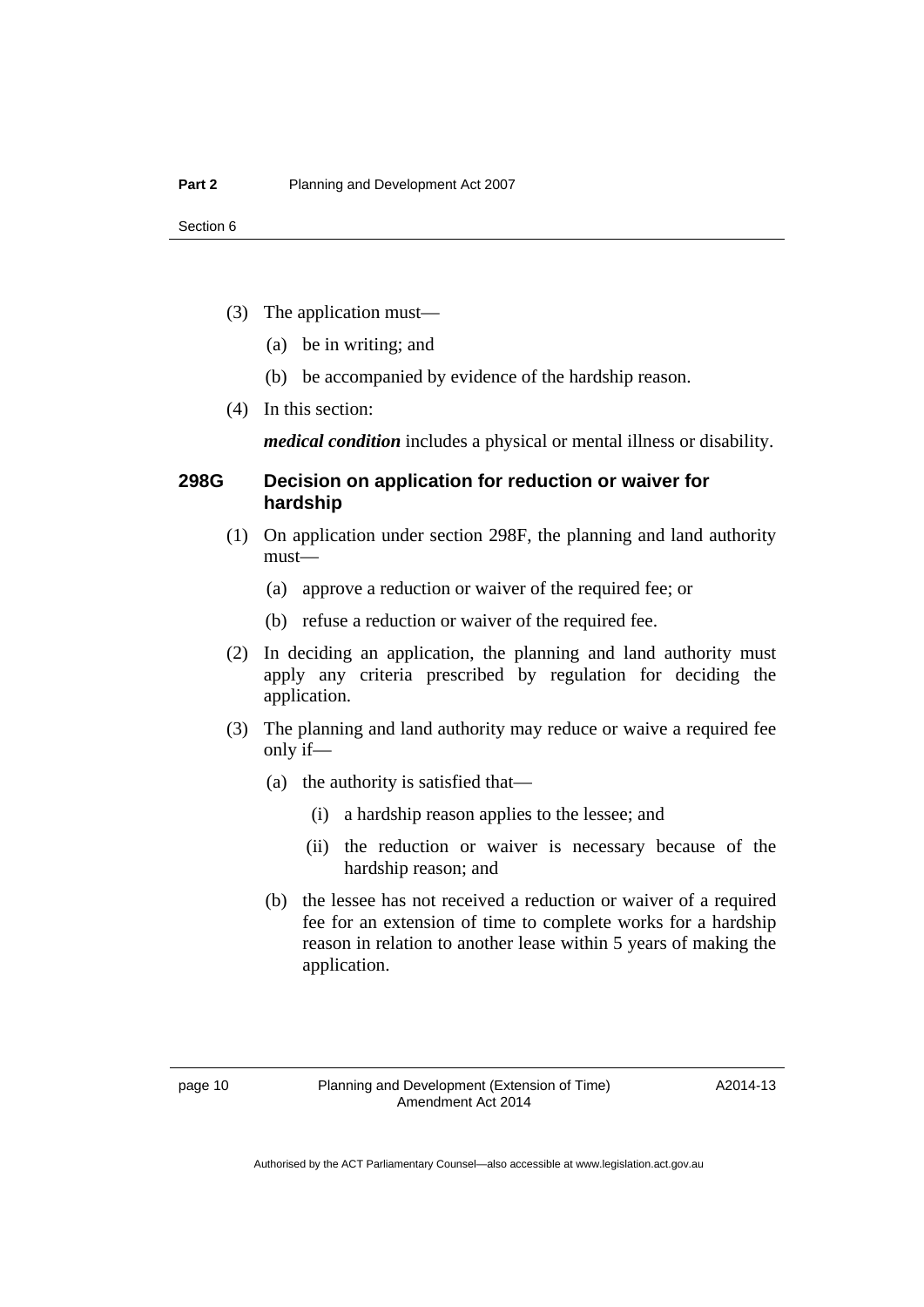(4) In satisfying itself under subsection (3) (a), the planning and land authority may, in writing, ask the applicant for further evidence or other information in relation to the application.

- (5) The planning and land authority may refuse an application if the lessee does not give the planning and land authority the requested evidence or other information—
	- (a) if a time is stated in the request for giving the evidence or other information—within the stated time; or
	- (b) in any other case—within 10 working days.
- (6) In deciding to reduce a required fee for an extension of time to complete works, the planning and land authority may allow the reduced fee to be paid in instalments.
- (7) In this section:

*hardship reason*—see section 298F (1) (b).

## **298H Application for waiver for lease transferred or assigned in special circumstances**

- (1) A lessee, or if the lessee has died, the estate of the lessee, may apply to the planning and land authority for a waiver of a required fee for an extension of time to complete works if the lease was transferred or assigned in any of the following circumstances (a *special circumstance*):
	- (a) the lessee has died;
	- (b) the transfer or assignment is made under any of the following orders:
		- (i) an order of the Family Court;

A2014-13

Planning and Development (Extension of Time) Amendment Act 2014

*Note* The planning and land authority may also require information under pt 12.4.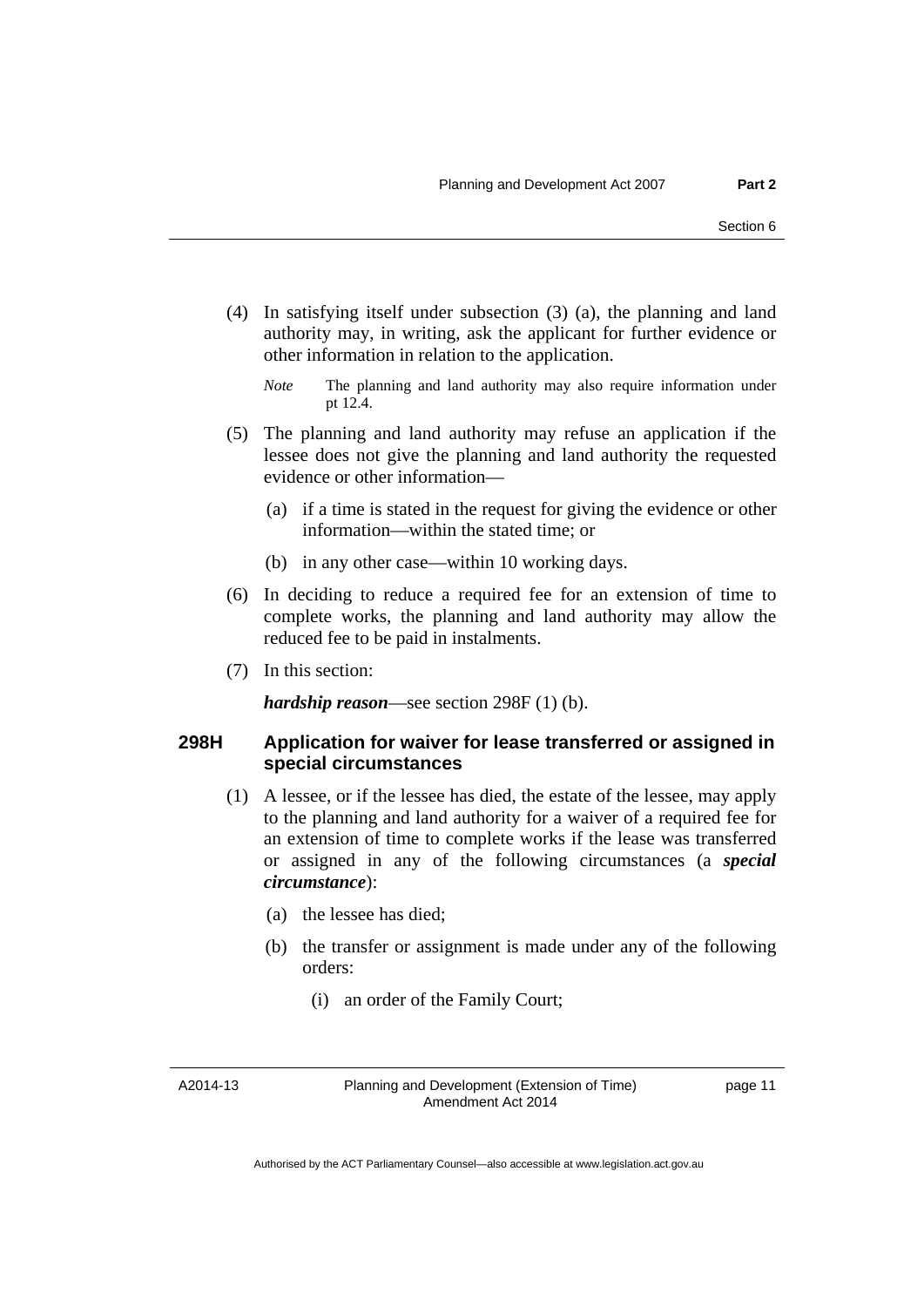- (ii) an order of another court having jurisdiction under the *[Family Law Act 1975](http://www.comlaw.gov.au/Series/C2004A00275)* (Cwlth);
- (iii) an order under the *[Domestic Relationships Act 1994](http://www.legislation.act.gov.au/a/1994-28)*, division 3.2 adjusting the property interests of the parties in a domestic relationship;
- (c) the transfer or assignment happened by operation of, or under, bankruptcy or insolvency;
- (d) the transfer or assignment happened in the exercise by an authorised deposit-taking institution or finance company of a power of sale under the *[Land Titles Act 1925](http://www.legislation.act.gov.au/a/1925-1)*, section 94 that arose from a default in payment by the lessee.
- *Note* If a form is approved under s 425 for this provision, the form must be used.
- (2) The application must—
	- (a) be in writing; and
	- (b) be accompanied by evidence of the special circumstance.

## **298I Decision on application for waiver for lease transferred or assigned in special circumstances**

- (1) On application under section 298H, the planning and land authority must—
	- (a) approve a waiver of the required fee; or
	- (b) refuse a waiver of the required fee.
- (2) In deciding an application, the planning and land authority must apply any criteria prescribed by regulation for deciding the application.
- (3) The planning and land authority may waive a required fee only if satisfied that the lease to which the application applies was transferred or assigned in special circumstances.

page 12 Planning and Development (Extension of Time) Amendment Act 2014

A2014-13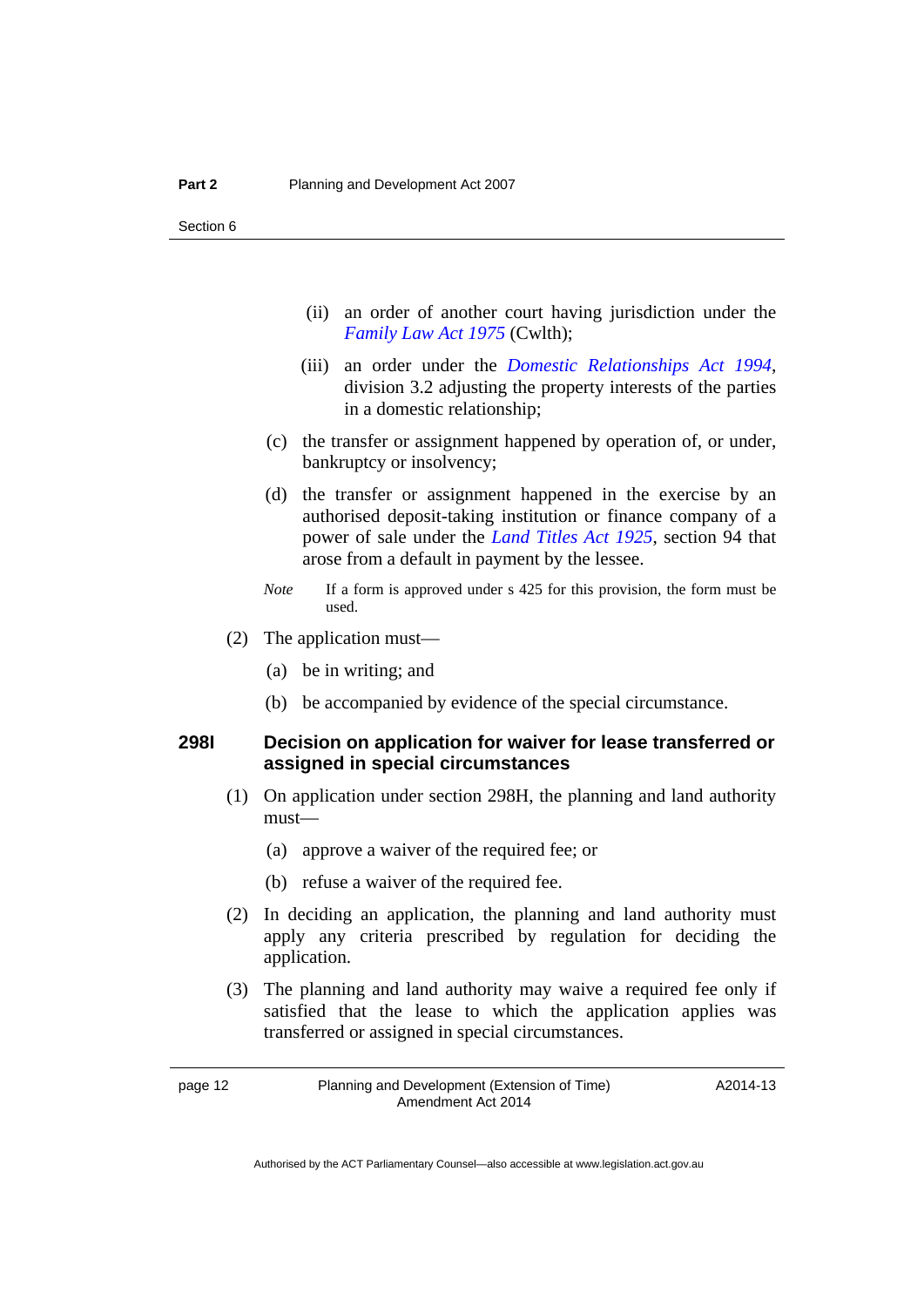(4) In satisfying itself under subsection (3), the planning and land authority may, in writing, ask for further evidence or other information in relation to the application.

- (5) The planning and land authority may refuse an application if the lessee does not give the planning and land authority the requested evidence or other information—
	- (a) if a time is stated in the request for giving the evidence or other information—within the stated time; or
	- (b) in any other case—within 10 working days.
- (6) In approving a waiver of fees, the period for which the waiver may be approved must not be longer than the period for completing the works under the building and development provision when the lease to which the application relates was granted.
- (7) In this section:

*special circumstance*—see section 298H (1).

#### **298J Application for waiver for external reason**

- (1) A lessee may apply to the planning and land authority for a waiver of a required fee for an extension of time to complete works if any of the following reasons (an *external reason*) applies to the lessee:
	- (a) the lessee is unable to complete the works required under the building and development provision for the lease because—
		- (i) road or traffic infrastructure to be provided by the Territory is not complete; or
		- (ii) a sewerage, electricity, water or gas service to be provided by the Territory is not installed or connected;

A2014-13

Planning and Development (Extension of Time) Amendment Act 2014

*Note* The planning and land authority may also require information under pt 12.4.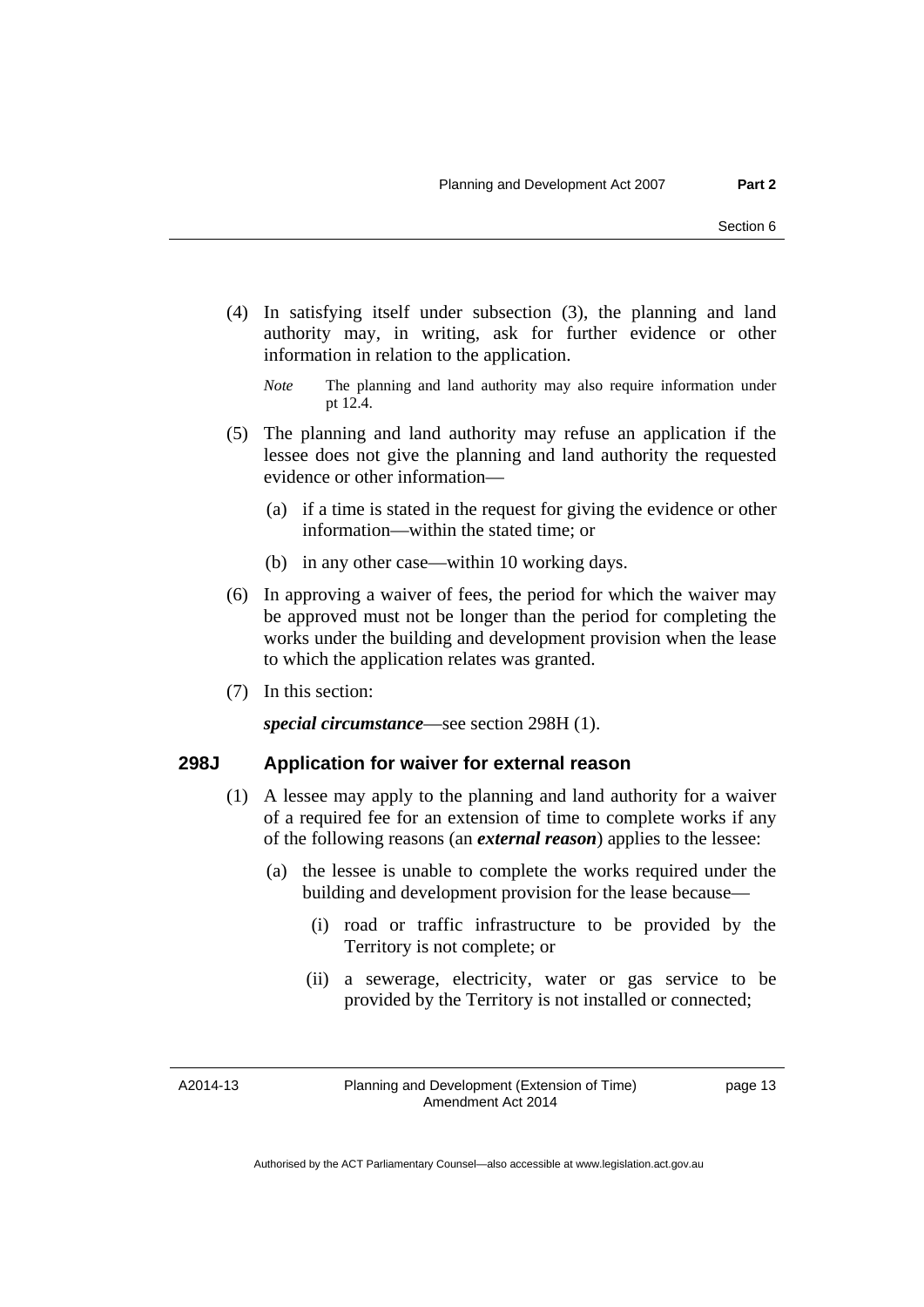- (b) the lessee is unable to complete the works required under the building and development provision for the lease because of a delay in obtaining a statutory approval required for the works, other than a delay caused in whole or in part by—
	- (i) the lessee; or
	- (ii) a decision to refuse, or impose a condition on, a statutory approval required for the works.

#### **Example—delay not caused by par (b) (i) or (ii)**

an application for review of a decision on a development application is made by a third party

#### **Example—delay caused by lessee—par (b)**

a development application does not comply with all of the requirements in s 139

- *Note 1* If a form is approved under s 425 for this provision, the form must be used.
- *Note 2* An example is part of the Act, is not exhaustive and may extend, but does not limit, the meaning of the provision in which it appears (see [Legislation Act,](http://www.legislation.act.gov.au/a/2001-14) s 126 and s 132).
- (2) The application must—
	- (a) be in writing; and
	- (b) state the period of extension of time for which the lessee seeks the waiver; and
	- (c) be accompanied by evidence of the external reason.

#### **298K Decision on application for waiver for external reason**

- (1) On application under section 298J, the planning and land authority must—
	- (a) approve a waiver of the required fee; or
	- (b) refuse a waiver of the required fee.

A2014-13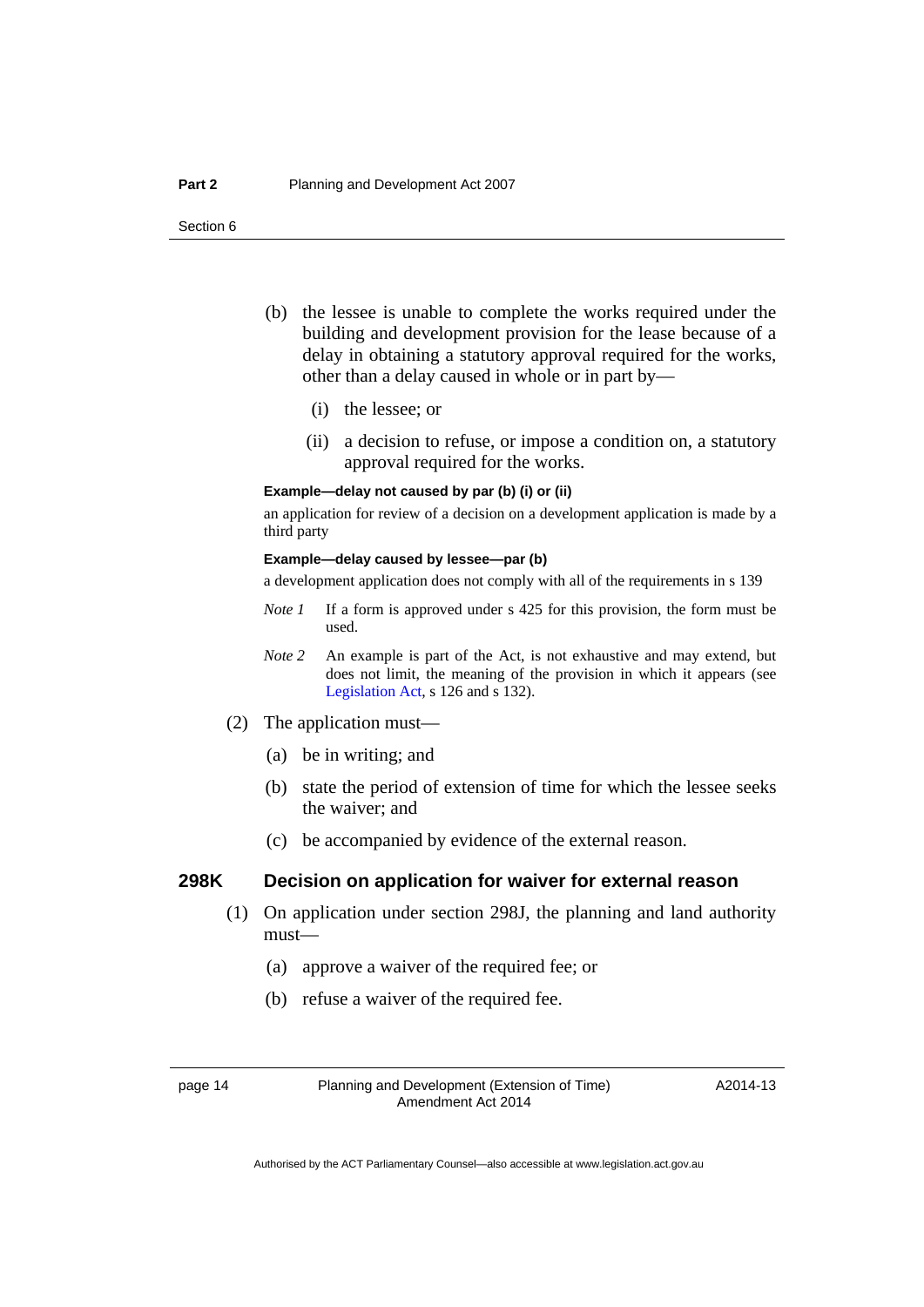- (2) In deciding an application, the planning and land authority must apply any criteria prescribed by regulation for deciding the application.
- (3) The planning and land authority may waive a required fee only if satisfied that an external reason applies to the lessee.
- (4) In satisfying itself under subsection (3), the planning and land authority may, in writing, ask for further evidence or other information in relation to the application.
	- *Note* The planning and land authority may also require information under pt 12.4.
- (5) The planning and land authority may refuse an application if the lessee does not give the planning and land authority the requested evidence or other information—
	- (a) if a time is stated in the request for giving the evidence or other information—within the stated time; or
	- (b) in any other case—within 10 working days.
- (6) In this section:

*external reason*—see section 298J (1).

## <span id="page-16-0"></span>**7 Termination of leases Section 382 (1) (a)**

*substitute* 

- (a) either—
	- (i) a lessee contravenes this chapter or the lease; or
	- (ii) a lessee fails to pay a required fee in relation to an extension of time to complete works under section 298D; and

A2014-13

Planning and Development (Extension of Time) Amendment Act 2014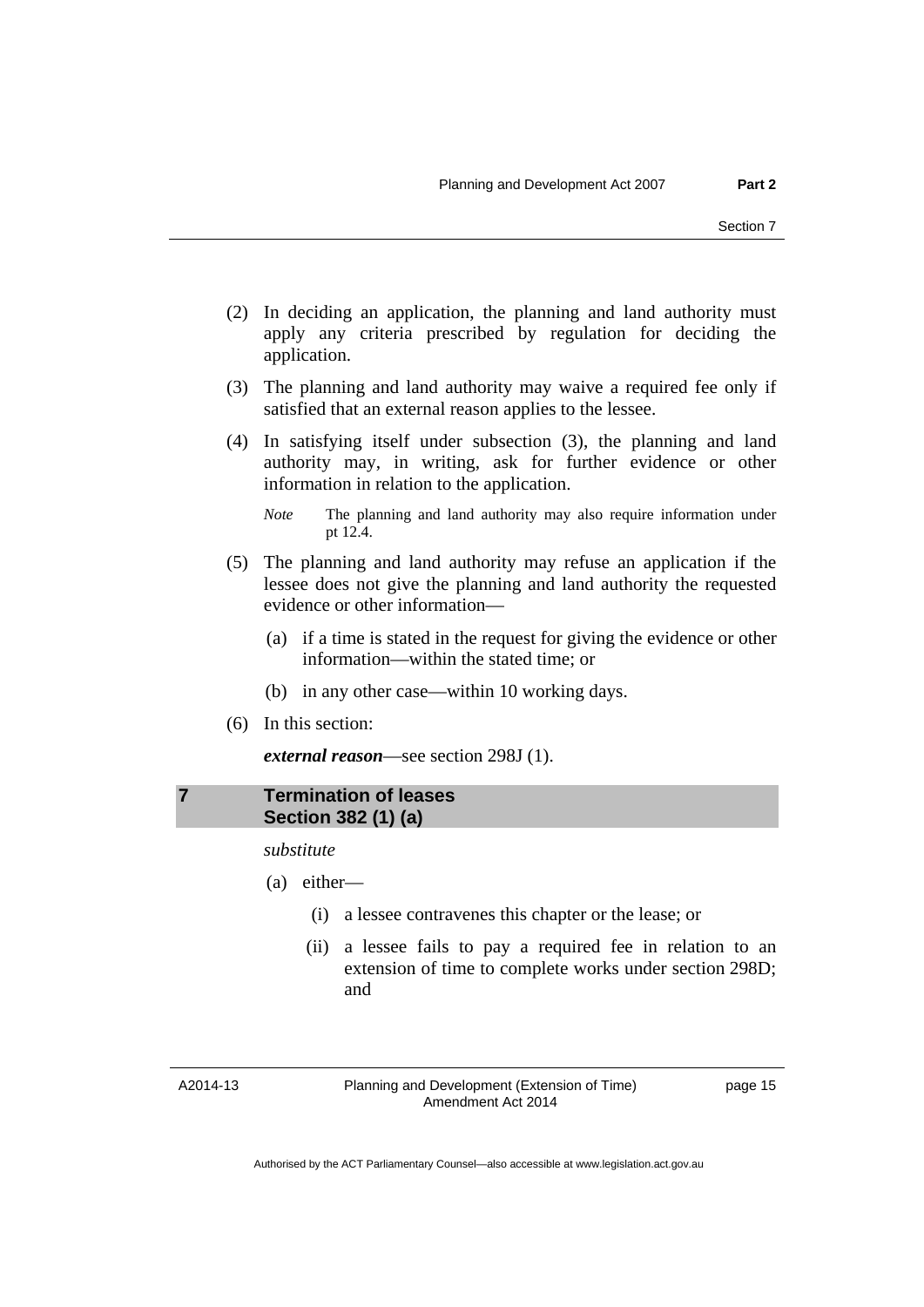#### <span id="page-17-0"></span>**8 New chapter 18**

*insert* 

## **Chapter 18 Transitional—Planning and Development (Extension of Time) Amendment Act 2014**

## **473 Meaning of** *commencement day***—ch 18**

In this chapter:

*commencement day* means the day this chapter commences.

*old law* means section 298A to section 298C of this Act, as in force immediately before the commencement day.

## **474 Application for extension of time before commencement day—no decision**

- (1) This section applies if, before the commencement day—
	- (a) a lease includes a building and development provision requiring the completion of works to take place within a stated time; and
	- (b) the lessee has applied to the planning and land authority to extend the stated time under the old law; and
	- (c) the planning and land authority has not decided the application.
- (2) The application must be decided by the planning and land authority under the old law.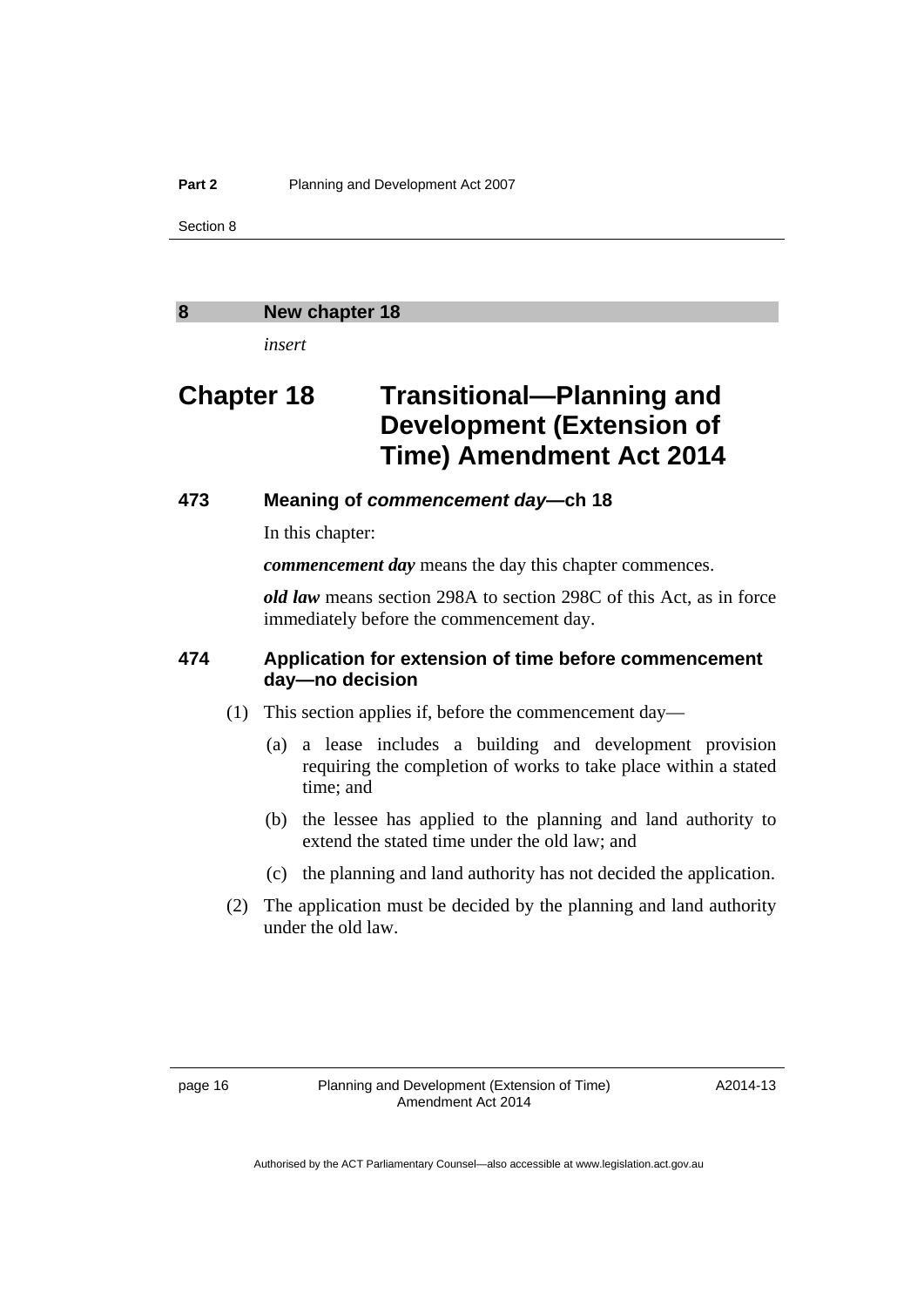## **475 No application for extension of time before commencement day**

- (1) This section applies if, before the commencement day—
	- (a) a lease includes a building and development provision requiring the completion of works to take place within a stated time; and
	- (b) the stated time has expired; and
	- (c) the lessee has not applied for an extension of time under the old law.
- (2) The lessee may apply for an extension of time under the old law.
- (3) The application must be decided by the planning and land authority under the old law.

### **476 Working out required fee paid under old law**

- (1) This section applies if, before the commencement day—
	- (a) an extension of time to complete works has been approved under the old law; and
	- (b) the extension of time ends on or after 1 April 2014.
- (2) The required fee for the part of the period of extension that begins on or after 1 April 2014 and ends at the stated time is worked out under section 298D (Extension of time to complete works—required fee).

## **477 Building and development provision requiring works commence by a stated time**

 (1) This section applies if a lease contains a building and development provision requiring works be commenced within a stated time, whether or not that stated time has expired or the lessee has applied for an extension of time under the old law.

A2014-13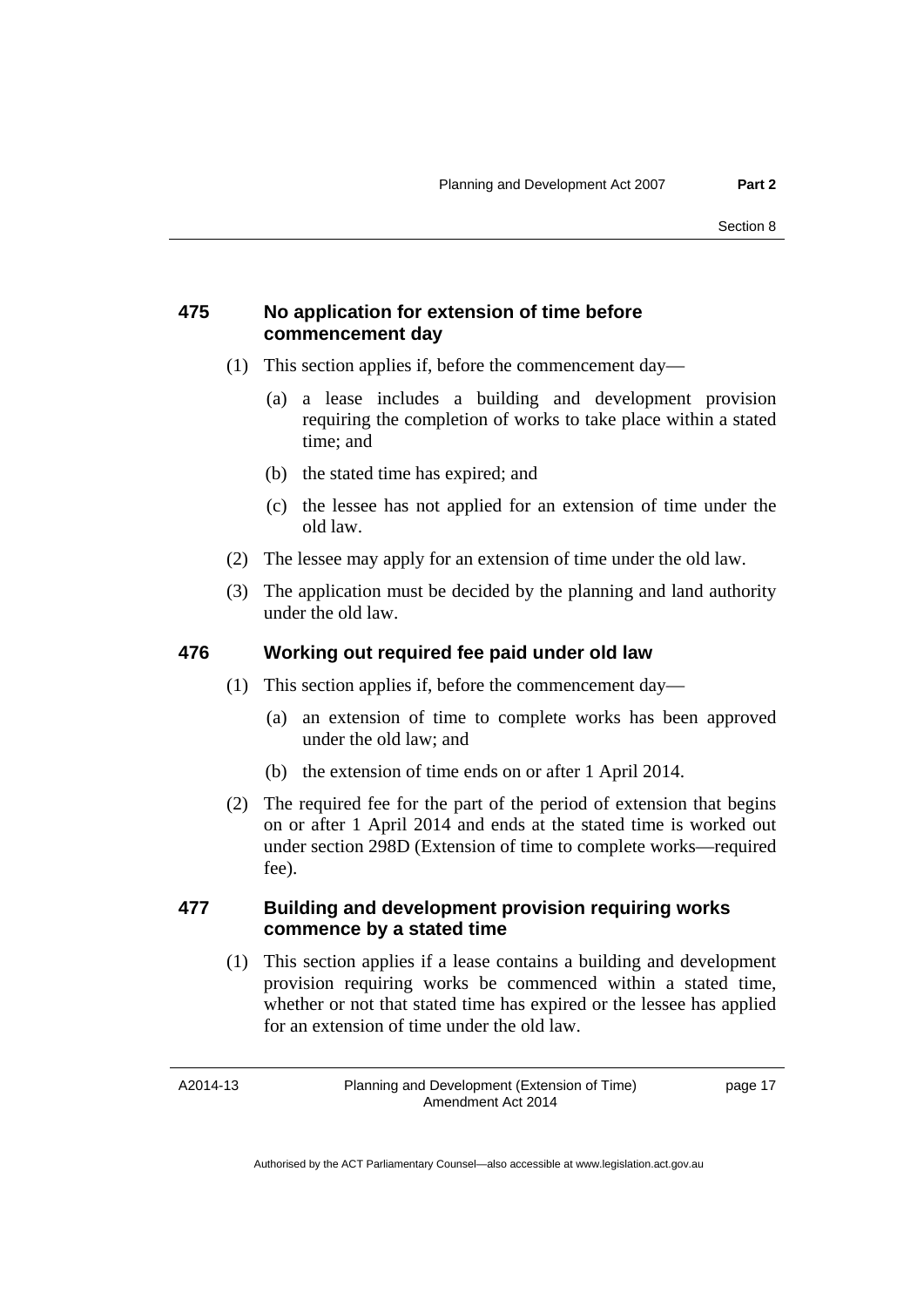(2) The time is extended indefinitely, without fee, until the work has commenced.

#### **478 Transitional regulations**

- (1) A regulation may prescribe transitional matters necessary or convenient to be prescribed because of the enactment of the *Planning and Development (Extension of Time) Amendment Act 2014*.
- (2) A regulation may modify this part (including in relation to another territory law) to make provision in relation to anything that, in the Executive's opinion, is not, or is not adequately or appropriately, dealt with in this part.
- (3) A regulation under subsection (2) has effect despite anything elsewhere in this Act or another territory law.
- (4) A regulation under subsection (2) expires 2 years after the day it commences.

### **479 Expiry—ch 18**

This chapter expires 2 years after the commencement day.

### <span id="page-19-0"></span>**9 Reviewable decisions, eligible entities and interested entities Schedule 1, items 35 and 36**

|    | substitute                                                                                                   |                                |        |
|----|--------------------------------------------------------------------------------------------------------------|--------------------------------|--------|
| 35 | decision under $s$ 298B (2) (b) to extend<br>a stated time to another stated time                            | planning and land<br>authority | lessee |
| 36 | decision under $s$ 298C (2) to decide that<br>extension of time to complete works<br>will end at stated time | planning and land<br>authority | lessee |

page 18 Planning and Development (Extension of Time) Amendment Act 2014

A2014-13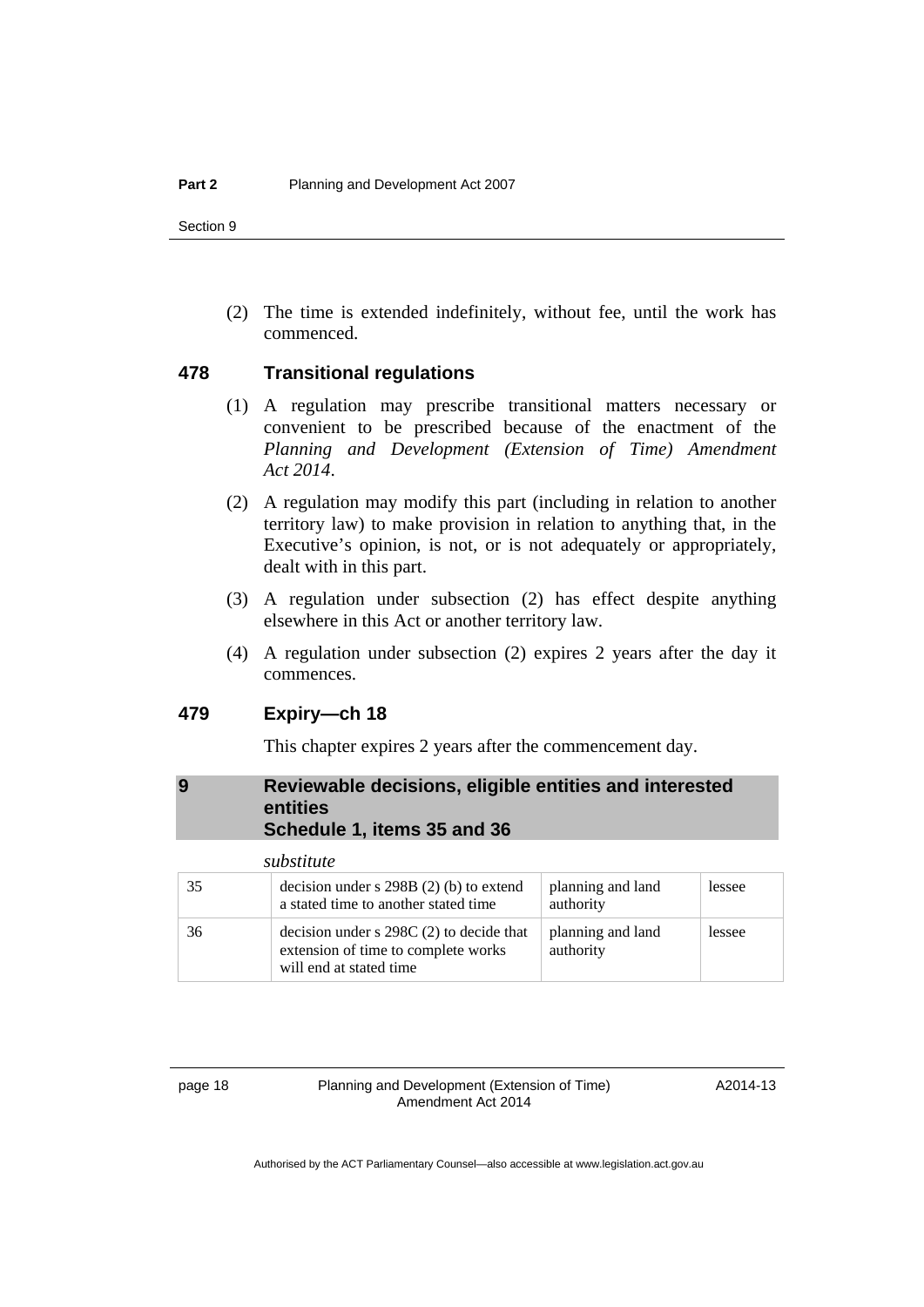### <span id="page-20-0"></span>**10 Controlled activities Schedule 2, item 1, column 2, paragraph (a)**

#### *substitute*

- (a) a provision of a lease, other than—
	- (i) a building and development provision requiring the commencement of works to take place within a stated time; or
	- (ii) a building and development provision requiring the completion of works to take place within a stated time if—
		- (A) the stated time has been extended under div 9.9.3; and
		- (B) the required fee for the extended time has been paid; and
		- (C) the extended time has not ended; or

#### <span id="page-20-1"></span>**11 Dictionary, new definition of** *required fee*

### *insert*

*required fee* for division 9.9.4 (Building and development provisions—reduction or waiver of required fee for extension of time to complete works)—see section 298E.

A2014-13

Planning and Development (Extension of Time) Amendment Act 2014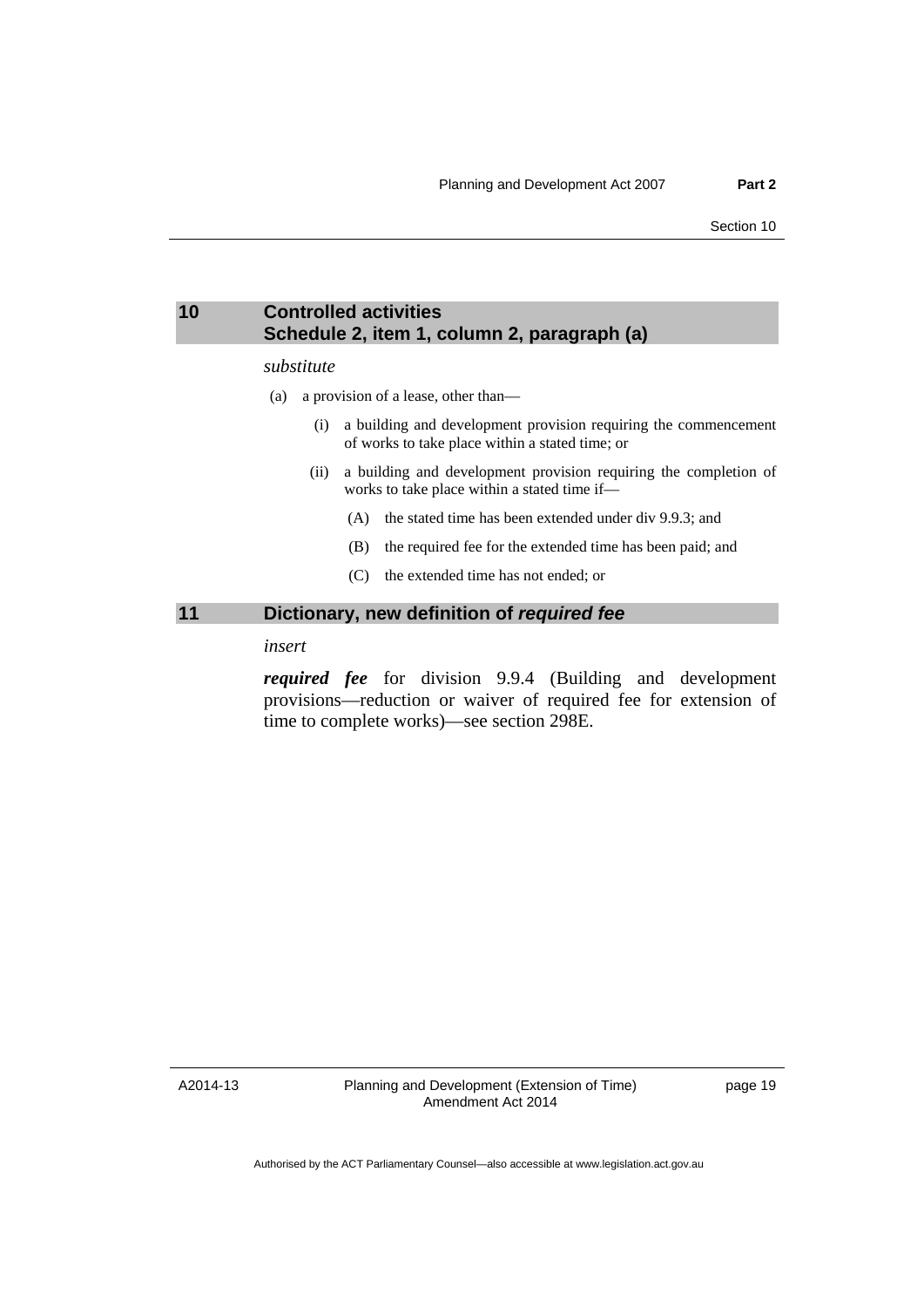## <span id="page-21-0"></span>**Part 3 Planning and Development Regulation 2008**

#### <span id="page-21-1"></span>**12 Division 5.7.2**

*substitute* 

## **Division 5.7.2 Extension of time to complete required works**

## **202 Extension of time to complete works—Act, s 298D (4), def** *A*

- (1) This section applies to an extension of time to complete works in relation to a lease.
- (2) The prescribed figure for *A* for a year, or part of a year, is the figure mentioned in table 202, column 3 in relation to the year of the period of extension mentioned in column 2.

| Table 202        | <b>General rule</b> |                    |
|------------------|---------------------|--------------------|
| column 1<br>item | column 2<br>year    | column 3<br>figure |
|                  | 1st to 4th years    | $\left( \right)$   |
|                  | 5th or later year   |                    |

(3) In this section:

*period of extension* means the period of extension under the [Act](http://www.legislation.act.gov.au/a/2007-24/default.asp), section 298B (Extension of time to complete works) or section 298C (Extension of time to complete works—decision by planning and land authority).